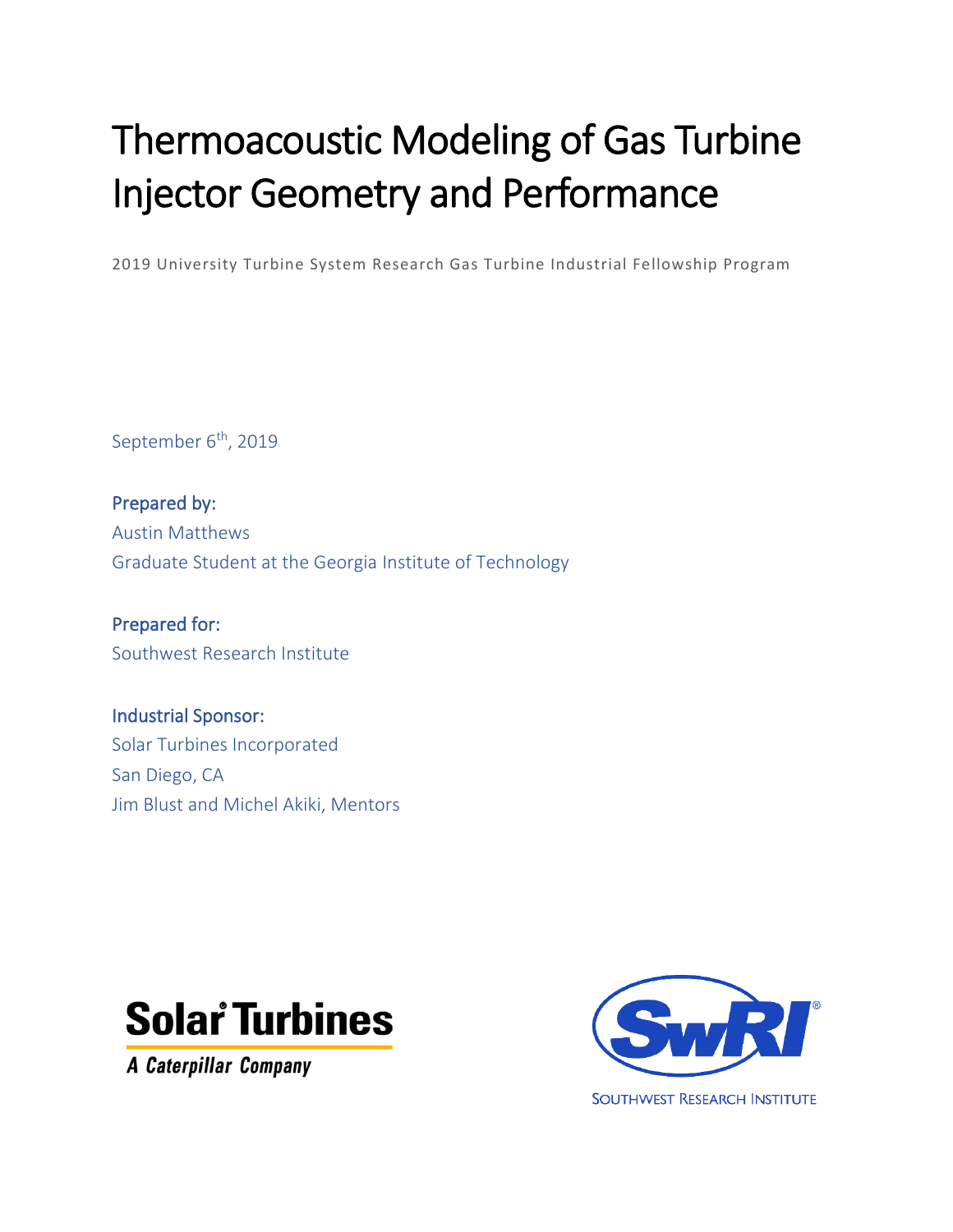### **I. INTRODUCTION**

For the average industrial gas turbine engine, reliability is of highest importance, as products accumulate thousands of hours of run time at variable loading conditions. This large timescale requires designers and engineers to take into consideration advanced phenomena such as geometry-based acoustics, wear, creep, and cyclic loading. One of the most surprising factors that can affect longevity of gas turbine combustors is called thermoacoustic oscillation. The complex, highly non-linear relationship between fuel flow, flame dynamics, and combustor geometry can cause high-cycle fatigue failure of liners and injectors well before the mature component lifetime. Figure 1 shows an oscillations-based catastrophic failure of a combustor liner assembly on a popular Solar Turbines engine package. Without engineering foresight, these flame-induced vibrations can cost the end customer hundreds of thousands of dollars in equipment replacement and downtime.



*Figure 1: Combustion Liner Damage Caused by Combustion-Induced Oscillations*

From a basic perspective, thermoacoustic oscillations become a problem when there is a positive feedback loop between the flame region in the combustor and flow of reactants being supplied to the primary zone. Figure 2 shows a pictographic diagram of the phenomenon described below. As the turbulent air and fuel reacts in an annular combustor, a somewhat uniform broadband white noise is created. Just as air blowing over a glass bottle can resonate with the bottle geometry, so too can this white noise cause natural resonances within the complex geometry and numerous passageways of the engine. For example, there commonly exists a natural frequency on the order of 300-500 Hz that corresponds almost exactly to the circumferential length of the annular combustor. These natural frequencies can be mitigated through intelligent physical design, but it is impossible to eliminate them completely. They are normally not problematic, unless they grow to the point where they start to affect the reactant flow, causing the instantaneous equivalence ratio to oscillate at a similar frequency. If conditions are correct, this can exacerbate the acoustic oscillations at the flame, causing a positive feedback loop where the oscillation magnitude grows rapidly and puts greaterthan-expected stress on physical components. This thermoacoustic phenomenon is very similar to how a microphone in a public setting that is located to close to a connected speaker can cause a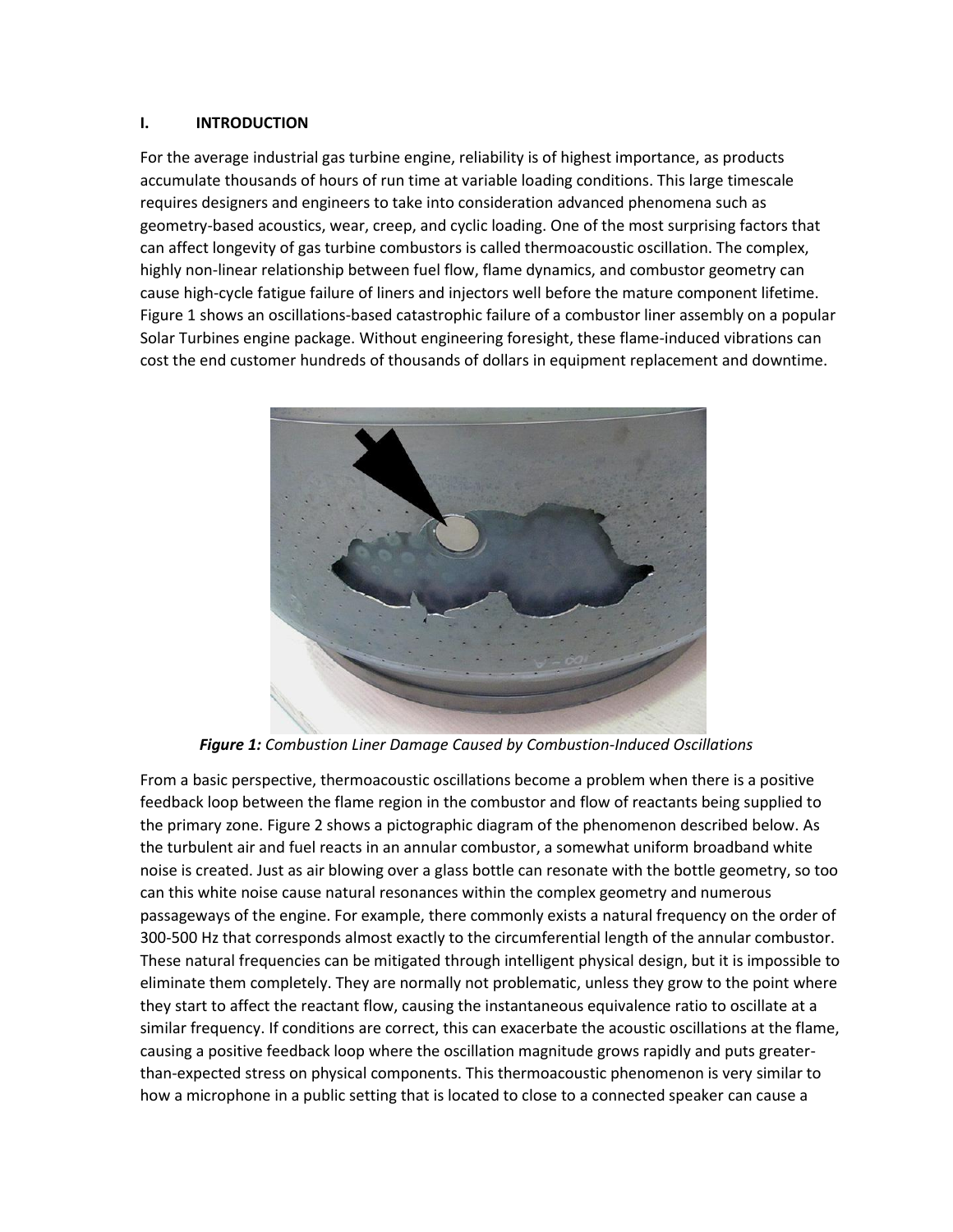random environmental noise to grow until it becomes unbearably loud. By using the geometrybased natural frequencies and the known flame transfer function for a specified production engine,



these problematic modes can be modeled, identified, and mitigated through physical design modifications.

*Figure 2: Illustration of Thermoacoustic Feedback Loop (Courtesy of Jim Blust, Solar Turbines Inc.)*

# **II. PROJECT SCOPE**

Since the advent of commercial scale metal additive manufacturing, gas turbine injectors have stood out as an ideal specimen for manufacturing process conversion from conventional cast and subtractive techniques. The high-temperature materials and hundreds of intricate passageways are not a problem for today's printers, and manufacturers, including Solar Turbines, are moving towards widespread implementation of additive manufacturing at a production level. However, some additional design work must be completed in order to optimize the geometry for the new manufacturing technique. The additive technique allows the mechanical designer even more freedom to create an ideal aerodynamic design without having to worry about how fuel passages will be drilled or accessed for assembly. As part of this push towards additive manufacturing, a popular low-NOx injector was selected by the industrial sponsor to go through the conversion process to additive manufacturing. A test "print" of the injector heads is shown in Figure 3. Designers adjusted several aspects, such as injector length, fillet radius on some holes, and eliminated a large aerodynamic blockage by rerouting fuel passageways. All these changes had a minimal impact on the visual appearance of the injector and would theoretically improve performance. However, even "small" design changes can cause dramatic changes in the acoustic performance of the combustor. In-depth analysis was needed to ensure that well-functioning engines would not experience thermoacoustic issues once fitted with the new AM injectors.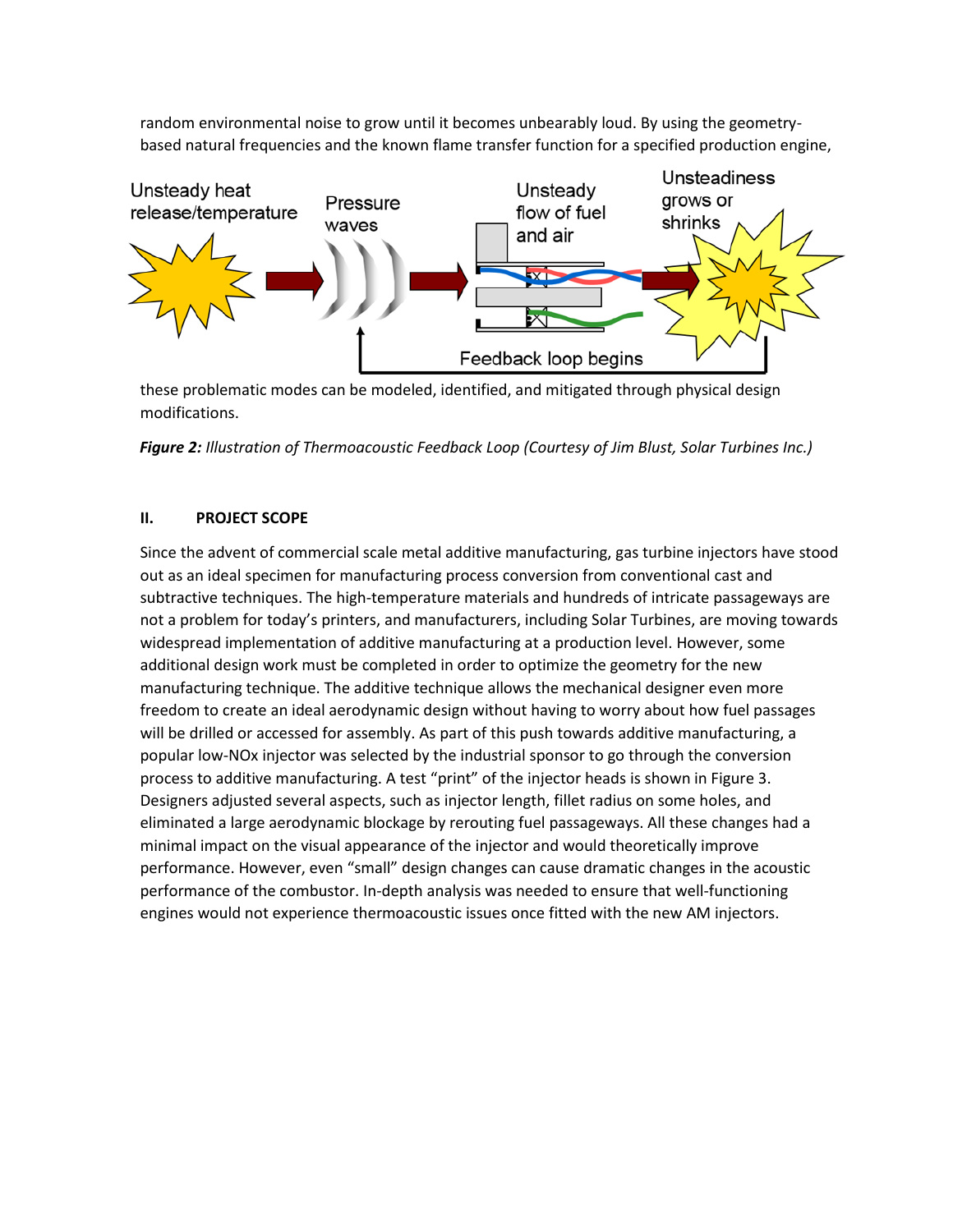

**Figure 3:** Preliminary Injector Head Results from Additive Manufacturing Process

# **III. MODELING**

The main two tools for thermoacoustic oscillations modeling are Flownex, a widely available flow solver software, and another in-house custom software used to solve acoustic networks. Flownex is used to input geometry, fluid properties, and boundary conditions. This information is then exported to the acoustics solver to find frequencies of interest.

## **a. Geometric Modeling**

To begin, geometric data was derived from CAD models and input into the onedimensional flow solver. This included basic information such as passage length and diameter, as well as surface roughness and any sort of taper or sudden flow restriction. Large, sudden changes in diameter were modeled as two pipes connected by a restrictor to simulate the flow separation and momentum characteristics of a jet penetrating a larger volume. It is important to note that only one slice of the engine was modeled, corresponding to a single injector and its associated section of the annular combustor.

# **b. One Dimensional Flow Model**

By systematically connecting each of the tiny "pipes" in the injector body, a comprehensive flow network was created from the exit of the axial compressor to the entrance of the first turbine stage. Boundary conditions were also added to the entrance and exit, along with the heat addition in the primary zone. From this information, the one-dimensional flow solver calculates the pressure, temperature, and composition of every node in the network using fundamental continuity and conservation laws. The network solver also iteratively calculates the mass flow splits and corresponding velocity in the different circuits of the network. The boundary conditions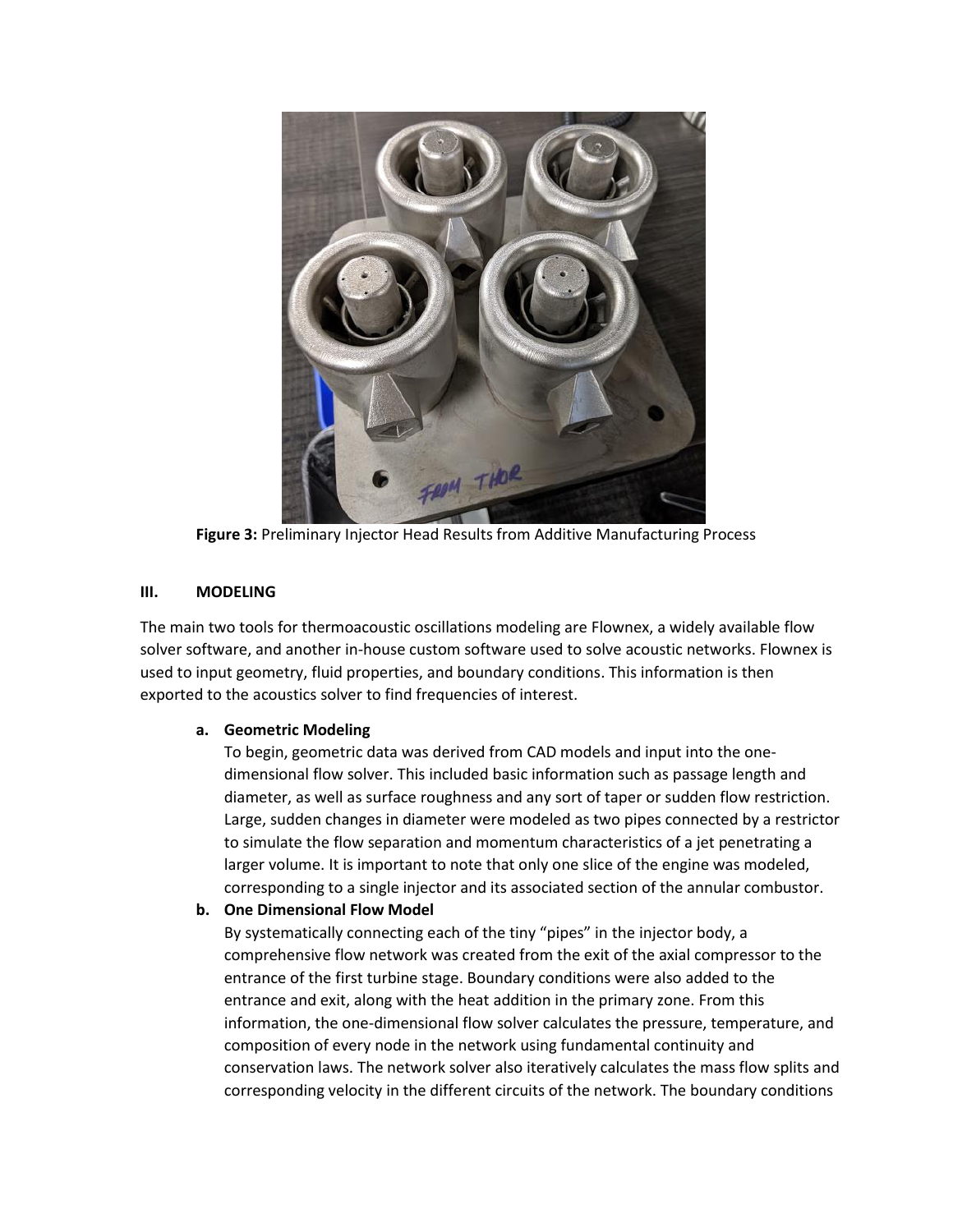of the model were based upon production engine test data, and the inputs were set up to be easily and iteratively changed to simulate different engine loading scenarios.

#### **c. Flow Calibration**

In order to ensure the model matched real world engine conditions as closely as possible, the output of the flow model was compared to real world engine performance metrics. Parameters such as the coefficient of discharge on small cooling and fuel holes were then individually tweaked in order to calibrate meta-parameters such as mass ratios between airstreams and pressure drop across different fuel circuits. This was a non-linear optimization process that required prioritizing the importance of different data sets such as simulated engine performance, real engine performance, CFD simulations, and aerodynamic manufacturing specifications. The calibration process, although tedious, is essential to ensuring later calculations will yield meaningful results.

#### **d. Exporting into Acoustic Network Solver**

Following the creation of the comprehensive flow network, the parameters were exported into the custom acoustic network solver program. This process was fairly userfriendly, but required some tweaking and troubleshooting to ensure that all values had been transferred correctly. During this stage, the flame transfer function was also input into the model to be used for thermoacoustic analysis.

#### **e. Solving Using Forced Excitation**

To begin the process of finding thermoacoustic frequencies of interest, the entire frequency domain was swept to find the system's forced response. This process, although less accurate than eigenvalue-based solution methods, is very useful in determining frequency ranges of interest to focus on with methods of higher computational cost. First, the frequency range was discretized into intervals of 0.1 Hz. These test values were then plugged into the acoustic solver without the inclusion of the flame transfer function. Instead of having flame induced oscillations, the solver would analytically force the system to vibrate at a certain test frequency. The resultant magnitude of response was recorded and used to compile an FFT-style plot across the entire frequency domain. An example of the forced output is shown in Figure 4. Moving forward, one would focus on the regions surrounding 360 Hz and 513 Hz**,** as these have high likelihoods of yielding problematic frequencies when coupled with flame dynamics.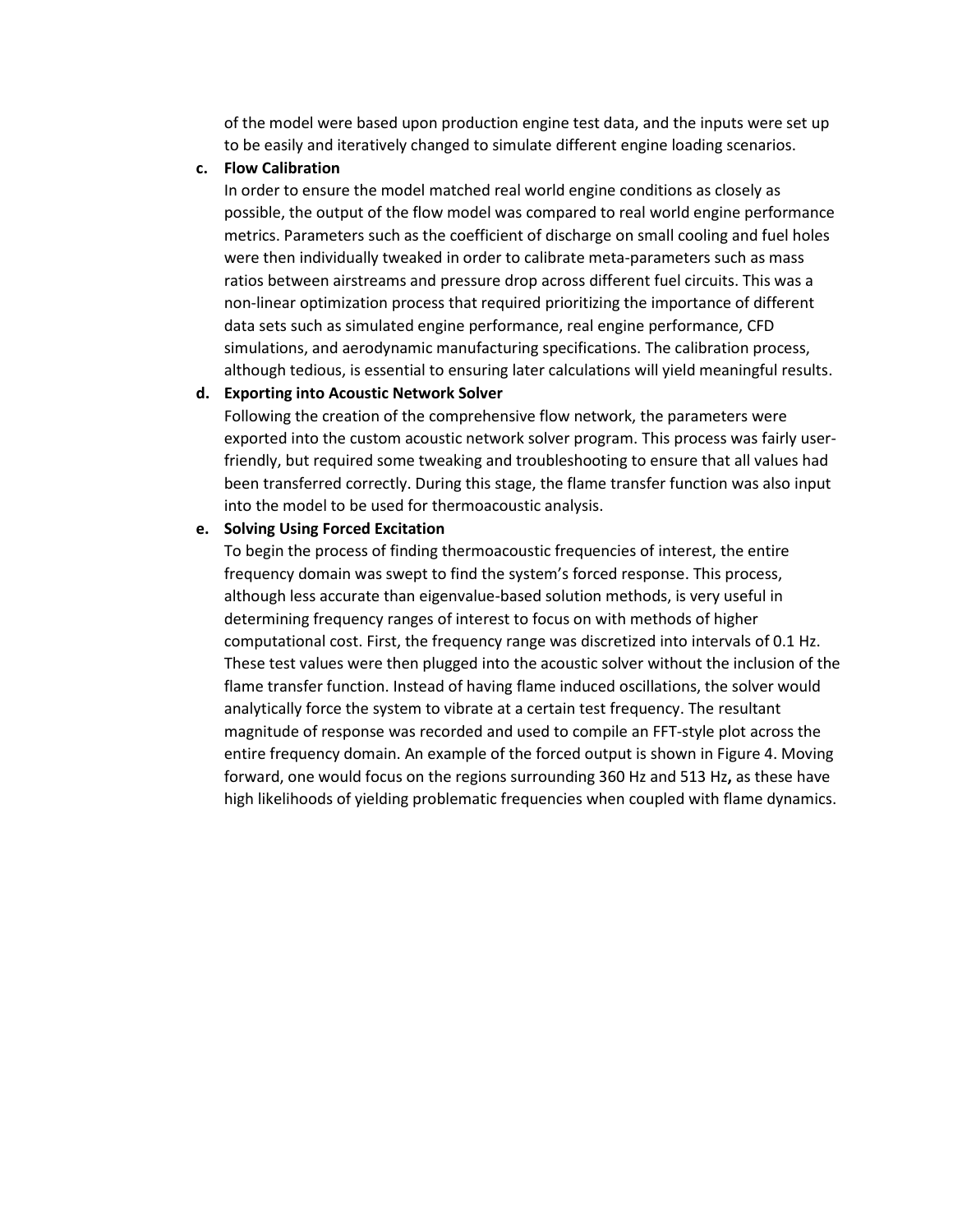

*Figure 4: Forced Response Output Example*

## **f. Solving Self-Excited Frequencies**

Once areas of interest were identified, the next step was to introduce the Flame Transfer Function and determine the system response with a full thermoacoustic model. In order to efficiently run the acoustic solver, the calculations were initialized with discretized "guesses", based on the results of the forced response output. For example, if the area of interest was around 700 Hz, the solver would be set to run with 10 frequency guesses evenly distributed between 675 and 725 Hz. The solver, once finished, yields a set of complex-valued solutions that correspond to possible modes of thermoacoustic resonance. Each solution has both a real term, corresponding to the frequency, and an imaginary term that relates to the growth or attenuation rate with respect to time. Solutions with positive imaginary terms are more problematic and therefore of special interest because the oscillation will tend to grow until it becomes destructive. However, solutions with negative imaginary terms are not ignored, because it only takes a slight discrepancy in the flame transfer function to dramatically affect the solution. The amount of change required to make the imaginary gain positive is well within the range of statistical error on the model of flame dynamics. Once a set of solutions is obtained, it will then be subsequently filtered to determine which values correspond to plausible, real world mode shapes throughout the geometry of the engine.

#### **g. Mode Shape Plotting**

In order to further determine the validity of these solutions, the pressure and volume velocity fields for each were calculated and plotted against a one-dimensional representation of geometric engine passages. To make this to be possible, flow "paths" through the network needed to be selected as possible routes for standing waves to form. For example, one possible selection could be a path that starts at the exit of the compressor, routes though the main air passage of the injector, past the main swirler, through the primary zone flame, and azimuthally around the annular combustor. Modes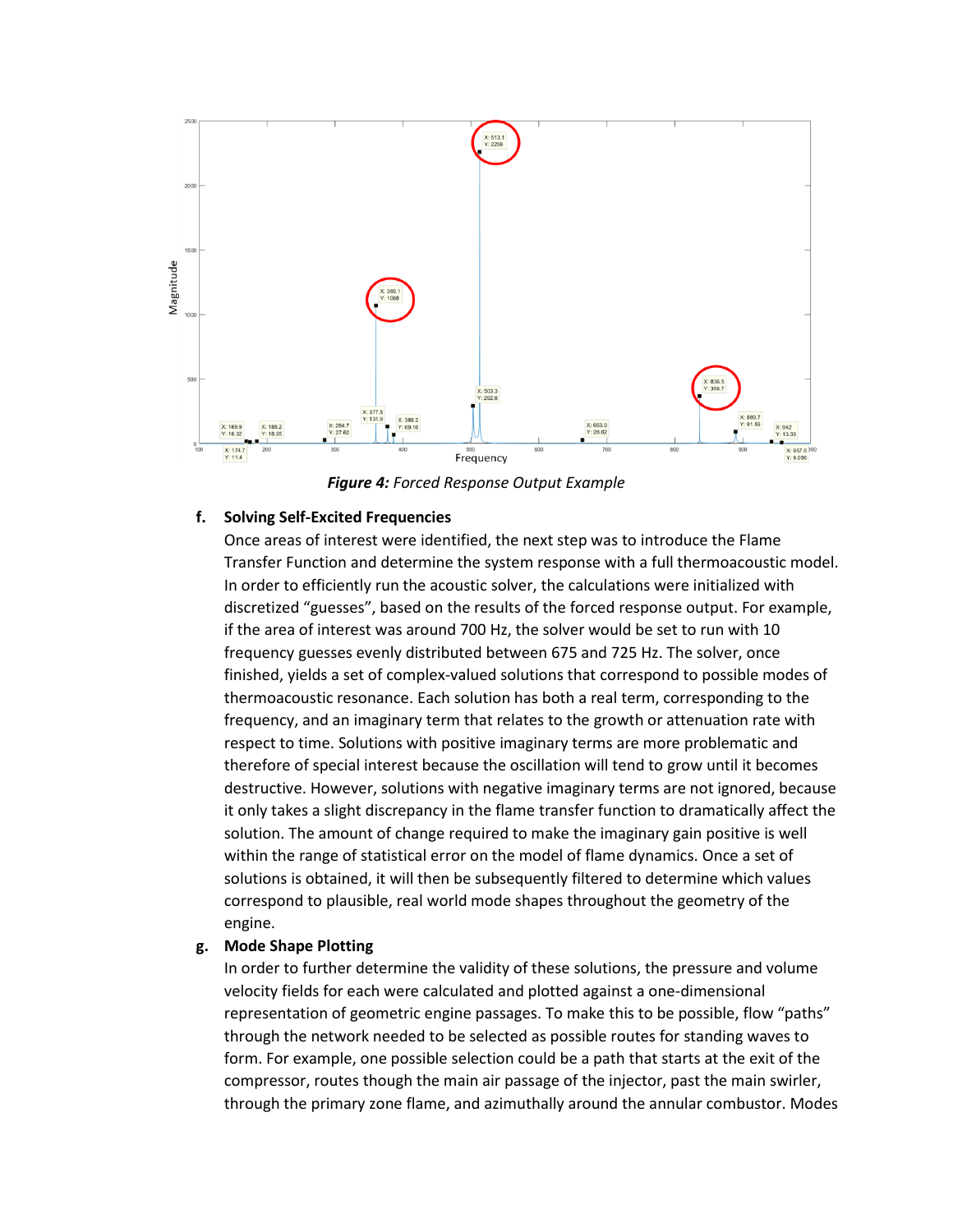that loop back on themselves, like the one in the stated example, must have pressure and velocity endpoint values that make sense, and form a continuous wave structure all the way around the annulus. Figure 5 shows a valid mode shape, along with the corresponding path through the engine. This plot is essentially the absolute value of simulated pressure and velocity with respect to position along a predefined geometric path through the engine. In order to facilitate depiction, the absolute value function means that sinusoidal wave shapes show up as 2 or more large, positive humps that either touch the x axis or reach a local maximum before changing the sign of its slope. As predicted by transverse wave theory, the fluid velocity is 90 degrees out of phase with the pressure. The velocity (blue dashed) plot can have point discontinuities due to continuity across ducts of varying cross-sectional areas. However, as shown in the valid mode shape plot, the red pressure line should have no discontinuities.



*Figure 5: Valid Self-Excited Mode Shape (Red: Pressure, Blue: Volume Velocity)*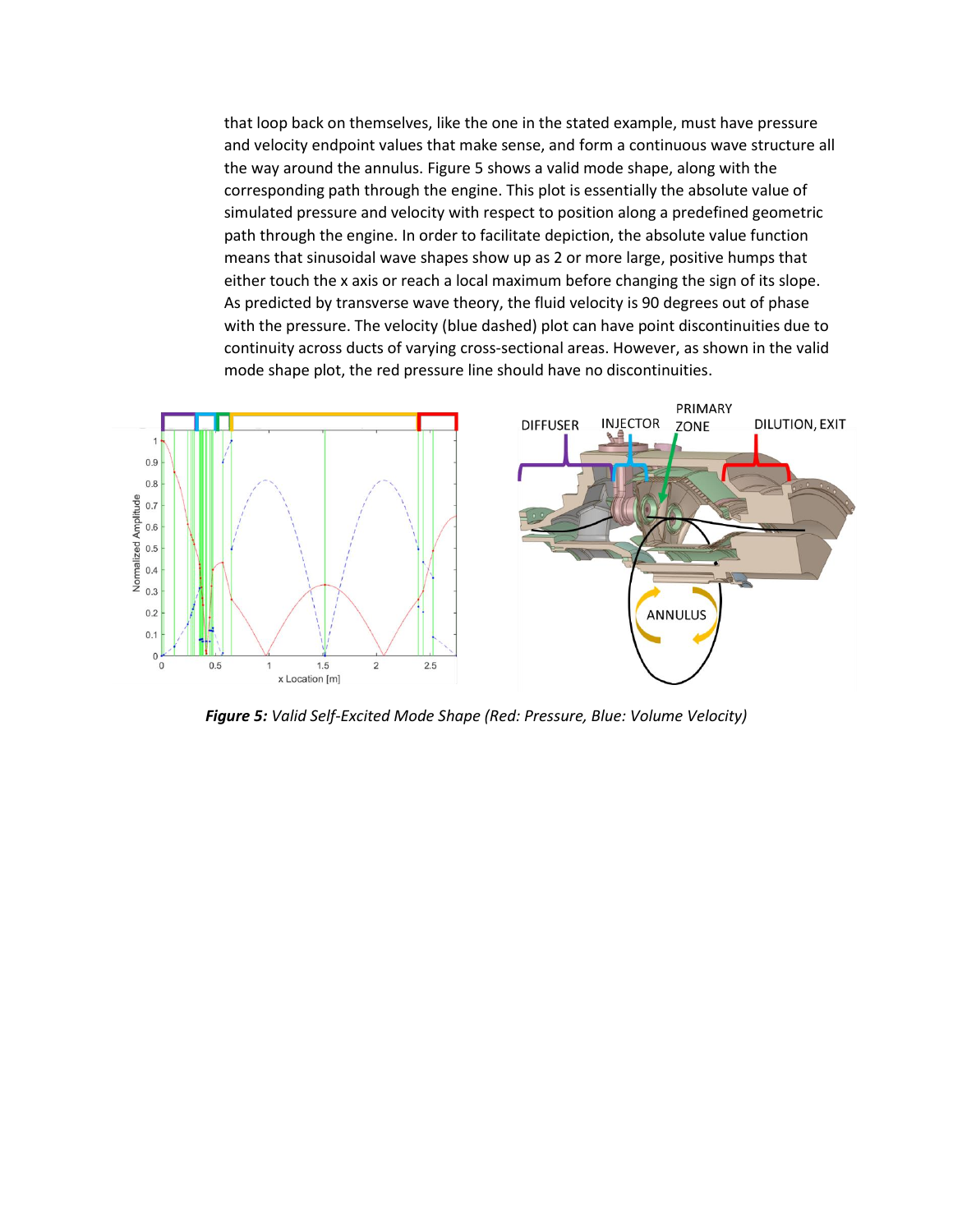

*Figure 6: Invalid Self-Excited Mode Shape*

**Figure 6** shows an invalid mode shape. It is invalid because there are several locations where the plot does not make sense as a representation of a multiple of half wavelengths. Around x=0.4, the pressure trace does not reach zero before changing from decreasing to increasing. This also occurs for the blue velocity line around x=0.6. It should be restated that for volume velocity, continuity does not matter, as velocity is assumed to change instantaneously as the gas flows through passages of different crosssectional areas. These same invalidities are seen further along the flow path, such as at x=2.3 for velocity and x=2.45 for pressure.

Therefore, the model indicates that there is not actually a valid physical wave corresponding to this particular solution, and the frequency is not likely to be a problem. Although the frequency is mathematically a solution for the acoustic network, there is not a major path through the engine that geometrically corresponds to an oscillation with the correct wavelength.

Once the mode shapes are systematically plotted and analyzed for validity, a final subset of possible problem modes can be compiled. These than then be compared to real world oscillations measurements or sent to engineers to optimize their combustor geometry early in the design process. Since the mode shapes are plotted with respect to a real path through the engine, node and anti-node locations can be used to intelligently place vibration mitigation devices or tweak certain dimensions.

## **IV. RESULTS**

Over the course of a summer, the modeling procedure was completed on two injector setups. Data from the additive manufactured model was compared to the conventionally manufactured model and real-world test data to determine model validity and generate conclusions about future performance. To begin, the conventionally manufactured model was run through the acoustic solver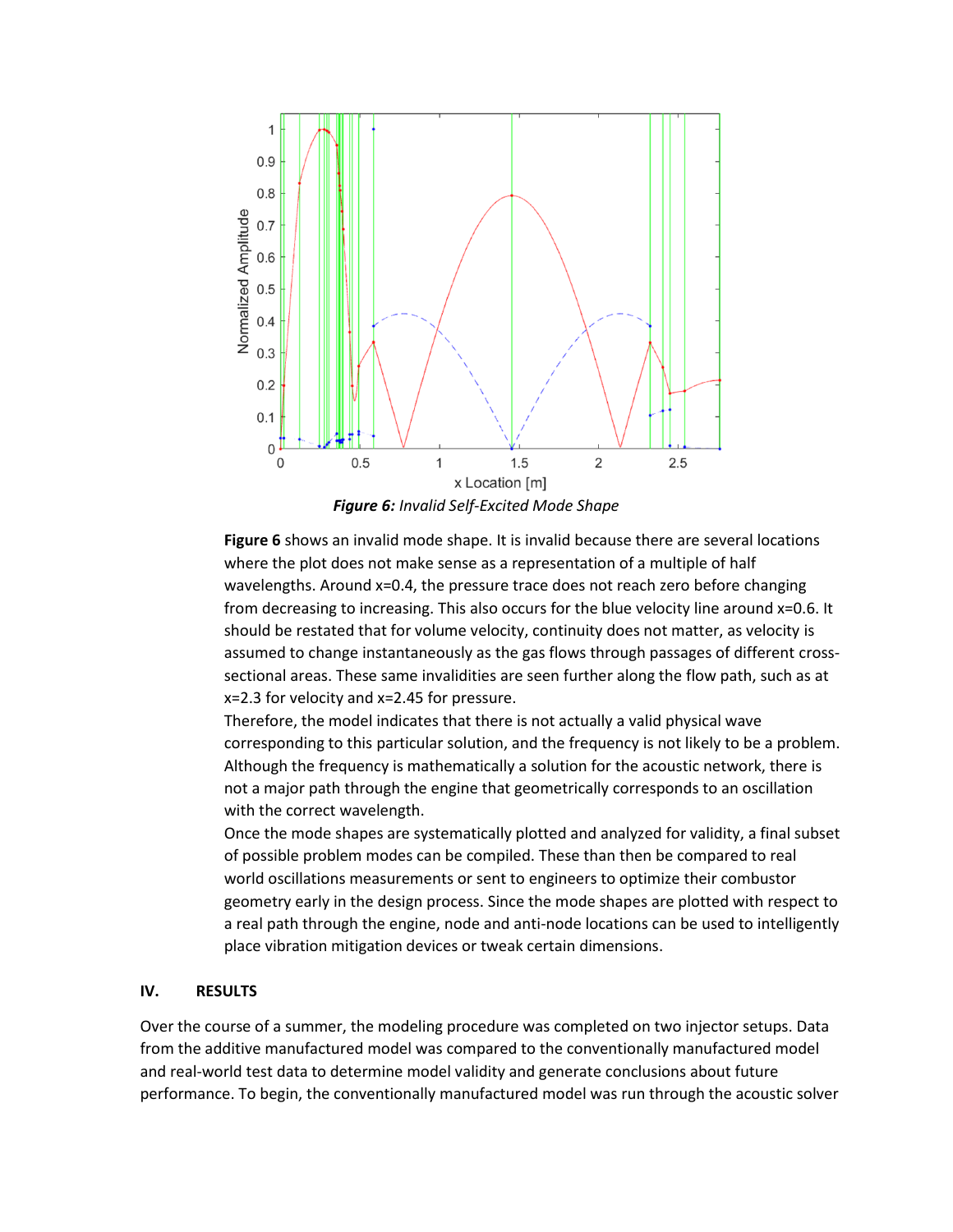to yield a set of four problem frequencies, shown on the left side of Table 1**.** As previously noted, each of these solutions is a complex number with a real term corresponding to frequency (in Hz) and an imaginary response corresponding to growth or attenuation over time.

| <b>Conventional Manufacturing</b> | <b>Additive Manufacturing</b> |
|-----------------------------------|-------------------------------|
| $186.7271 + 0.6329i$              | 394.2119 - 0.1742i            |
| 285.4323 - 1.8012i                | 672.2059 + 0.0001i            |
| 324.91 - 0.0065i                  | 783.6439 - -0.024i            |
| $390.374 + 0.6149i$               |                               |

*Table 1: Tabulated Results of Self-Excited Frequencies for Both Models*

Figure 7 shows a selection of oscillations test data from a real engine under matching load conditions. The spectral data shows major peaks around 187Hz, 285Hz, and 390 Hz. These closely correspond to the frequencies on the left side of the above chart generated by the engine thermoacoustic simulation. This adds validity to the model setup and indicates that the results are a relatively good predictor of real-world engine behavior.



*Figure 7: Spectral Test Results for Model Validationd*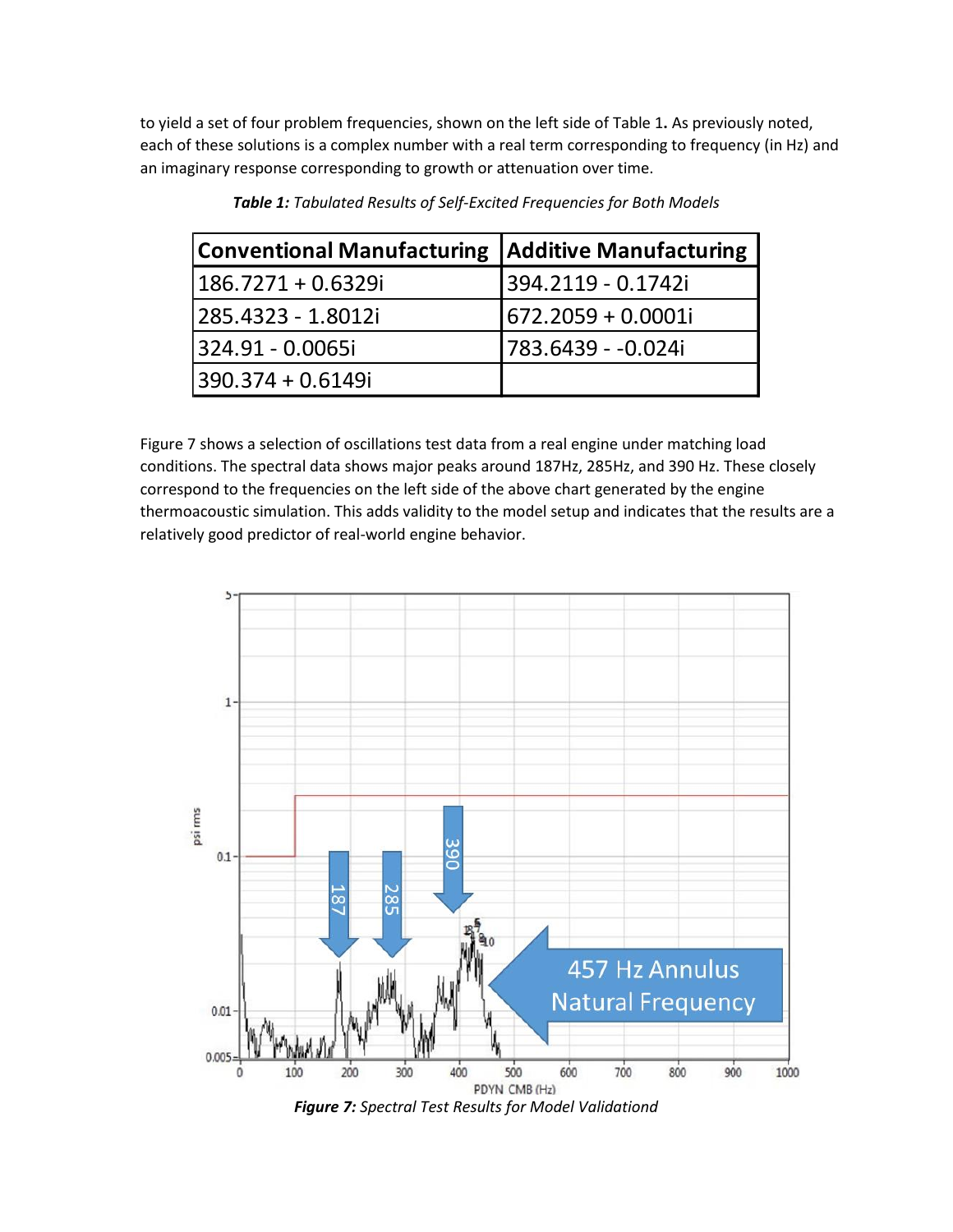Once the model was validated, a model for the additively manufactured injector was created and run in the exact same procedure. The valid mode shape solutions for this model are tabulated on the right side of Table 1.

It is evident that most of the solutions for the conventionally manufactured model have additively manufactured analogs with very similar mode shapes. In fact, the additive solutions tend to have lesser imaginary gains than the conventionally manufactured ones. In addition, one of the solutions becomes invalid in the additive model, indicating that a small geometric change in the design modification caused it to be impossible for a wave to form through the engine at that frequency. This comparison is shown in Figure 8. Other solutions pairs seem to have identical plotted mode shapes, indicating that they are in fact the same phenomenon occurring in the two different injector models.



*Figure 8: 400 Hz Mode Shapes on Cast and Additive Models*

Overall, the tabulated solutions and mode shape plots seem to indicate that there are no initially apparent thermoacoustic risks with the design changes made in preparation for additive manufacturing. In fact, the modified physical injector model seems to actually perform slightly better, with some of the modes being more attenuated over time or becoming completely invalid.

# **V. CONCLUSIONS**

Thermoacoustic oscillations are a big problem in the industrial gas turbine industry, and engineering time and costs must be spent on analysis and mitigation in order to avoid large customer costs associated with premature component failure. By using an analytical acoustics solver on a flow network representing an engine diffuser, injector, and combustor, meaningful results can be generated that have real world significance. As manufacturers move increasingly towards production-level additive manufacturing techniques, the changes in engine thermoacoustic response caused by small design changes required by the new manufacturing method must not be overlooked. In this specific case, a popular low NOx injector model was modeled in order to mitigate oscillations concerns early in the design process. The analysis procedure was comprehensive and included importing geometry, calibrating geometry, inputting the flame transfer function,